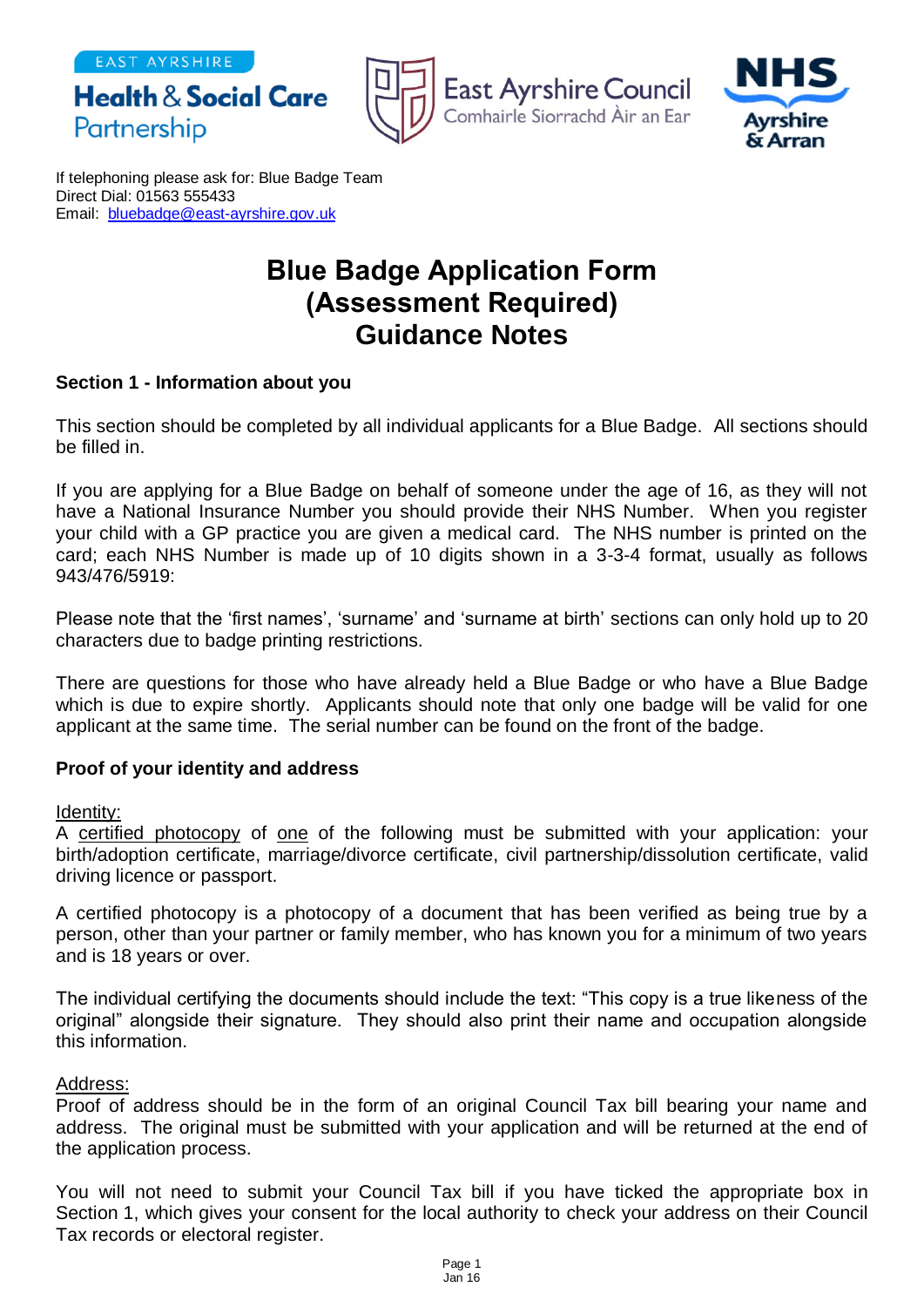If you are completing the application form on behalf of someone under the age of 16, you should give your consent for the local authority to check school records to confirm their address.

## **Blue Badge Issue Fee**

£20.00 payment will only be taken if your application for a Blue Badge is successful. You will only be issued with a Blue Badge once your payment has been received. You can pay for the badge on collection or by debit card via the telephone if you wish your badge posted to you.

### **Other information**

You should also provide the Vehicle Registration Numbers of the three vehicles in which you are most likely to use a Blue Badge if your application is successful. This information helps local authorities with their enforcement of the Blue Badge scheme rules, but please note that you can use a Blue Badge in other vehicles too.

## **Section 2 – Questions for 'subject to further assessment' applicants with walking difficulties – complete section 1, 2 and 5 only**

Section 2 is to be completed if the questions in Section 2 do not apply to you and if you have a permanent and substantial disability which means you are unable to walk or virtually unable to walk. A permanent disability is one that is likely to last for the duration of your life. Medical conditions such as asthma, autism psychological / behavioural problems, Crohn's disease, incontinent conditions and Myalgic Encephalomyelitis (M.E.) are not in themselves a qualification for a badge. People with these conditions may be eligible under this criterion, but only if they are unable or virtually unable to walk, in addition to their condition.

You are asked to describe the nature of their disability and give an estimate of the maximum distance they can walk without assistance from another person or severe discomfort. It can be difficult to accurately work out the distance you can walk.

There are several things that can help you:

- Ask someone to walk with you and pace the distance you walk.
- The average adult step is just under one metre. For example, if the person walking with you took 100 steps, you would have walked about 100 yards or 295 feet or 90 metres.
- The average doublee-decker bus is about 12 yards or 36 feet or 11 metres long.
- A full-size football pitch is about 110 yards or 328 feet or 100 metres long .

If you still find it difficult to work out the distance you can walk in metres, please tell us:

- The number of steps you can take, and how long, in minutes, it would take you to walk this distance.
- About your walking speed.
- The way that you walk, for example, shuffling or small steps etc.

Section 3 also applies to those that are unable to walk or virtually unable to walk by reason of a temporary but substantial disability which is likely to last for a period of at least 12 months, but less than three years.

### **Section 3 – Questions for 'subject to further assessment' applicants with disabilities in both arms – complete section 1, 3 and 5 only**

Section 3 should be completed by applicants who have a severe disability in both arms. You will need to show that you drive a vehicle regularly, that you have a severe disability in both arms and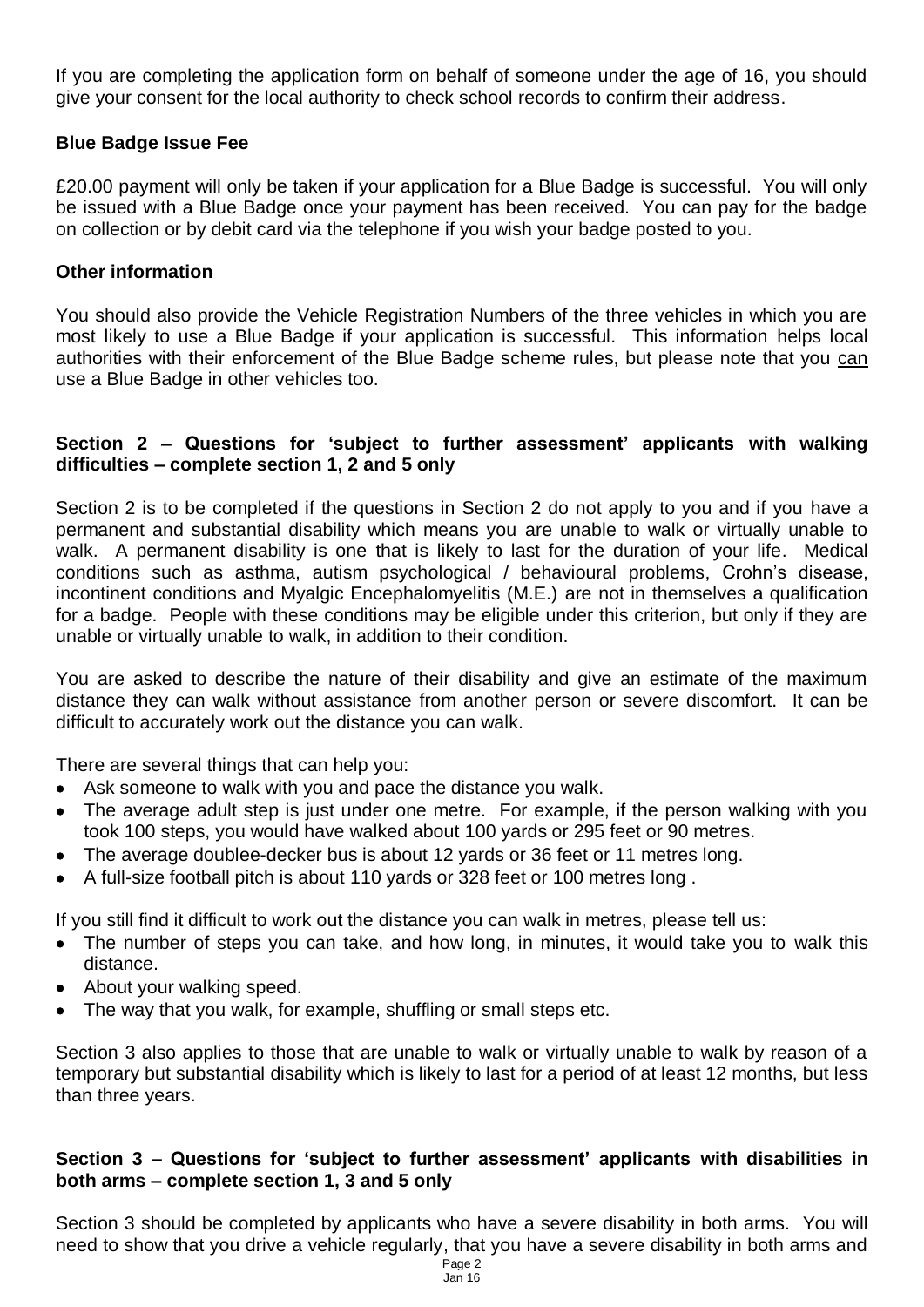that you are unable to operate, or have considerable difficulty operating, all or some types of on-street parking equipment. You will need to satisfy all three conditions above in order to obtain a badge. Local authorities may make arrangements to meet applicants applying under this criterion.

# **Section 4 – Questions for 'subject to further assessment' applicants under the age of three – complete section 1, 4 and 5 only**

Section 4 should be completed on behalf of:

- children under three years of age who have a medical condition which means that they must always be accompanied by bulky medical equipment which cannot be carried around with the child without great difficulty; or
- children under three years of age who have a medical condition which means that they need to be kept near a vehicle at all times, either for treatment, or for transportation to a location where treatment can be performed.

A parent or guardian must apply on behalf of a child under the age of three.

The list of bulky medical equipment referred to above may include:

- ventilators;
- suction machines;
- feed pumps;
- parenteral equipment;
- syringe drivers;
- oxygen administration equipment;
- continuous oxygen saturation monitoring equipment; and
- casts and associated medical equipment for the correction of hip dysplasia.

A local authority may issue a badge if the equipment is always needed and cannot be carried without great difficulty.

Examples of highly unstable medical conditions that mean children who have them may need quick access to transport to hospital or home are:

- tracheostomies;
- severe epilepsy/fitting;
- highly unstable diabetes; and
- terminal illnesses that prevent children from spending any more than brief moments outside and who need a quick route home.

Please note that the above lists are not exhaustive, to allow for new advances in technology and treatment equipment.

You must enclose a letter from a healthcare professional that has been involved in your child's treatment (for example your GP or paediatrician) giving details of the child's medical condition and the type of medical equipment they need, or provide the healthcare professional's contact. The letter should include a reference to your child's home address to provide your local authority with proof of residence.

### **Section 5 – Declarations and signatures**

Section 5a): The relevant mandatory declarations must be completed by all applicants, since they underpin the terms of applying for a Blue Badge. Please take the time to read and understand